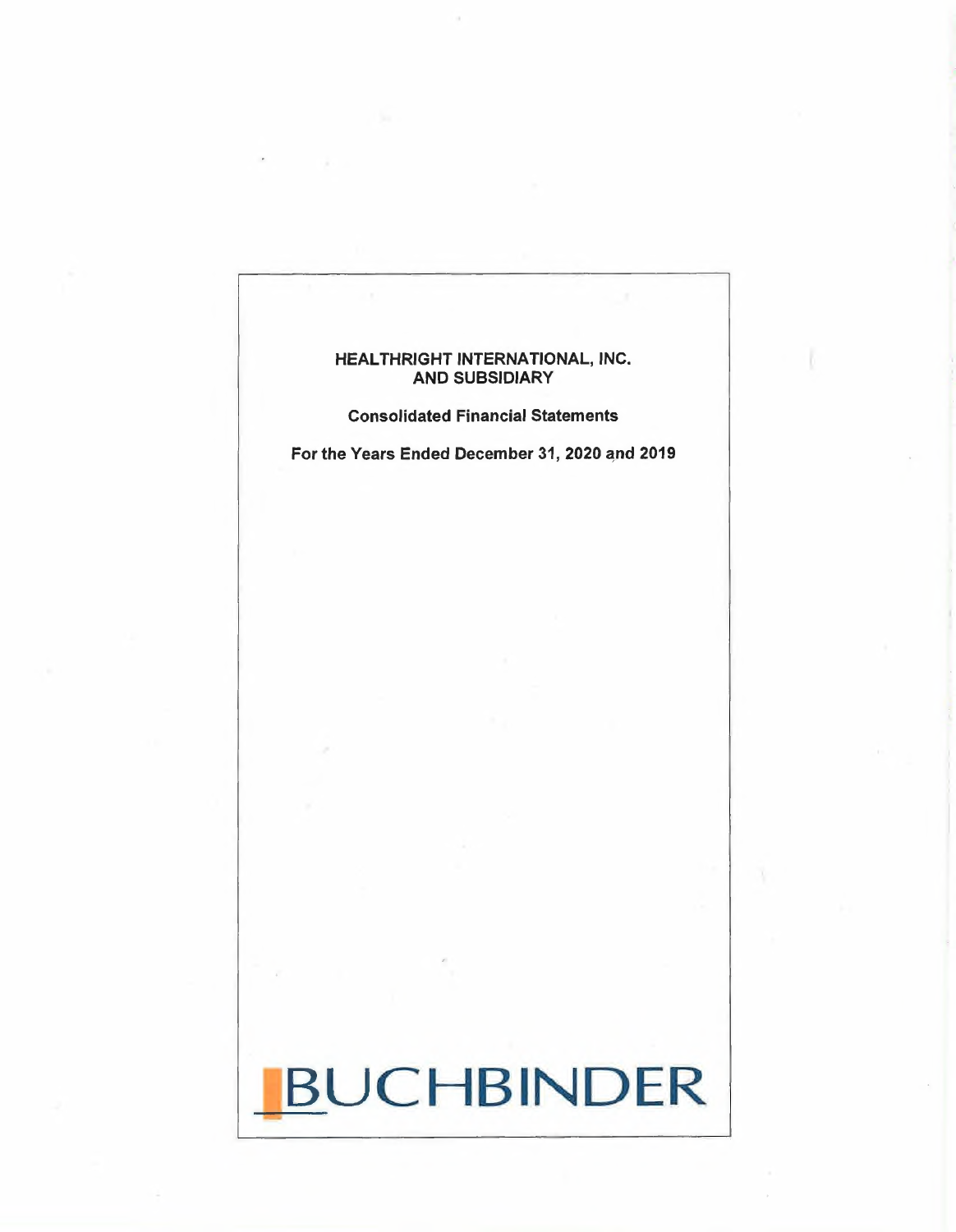#### **HEALTH RIGHT INTERNATIONAL, INC. AND SUBSIDIARY Consolidated Financial Statements For the Years Ended December 31, 2020 and 2019**

# **INDEX**

|                                                       | Page    |
|-------------------------------------------------------|---------|
| Independent Auditor's Report                          | $1 - 2$ |
| Financial Statements                                  |         |
| <b>Consolidated Statements of Financial Position</b>  | 3       |
| <b>Consolidated Statements of Activities</b>          | 4       |
| <b>Consolidated Statements of Functional Expenses</b> | 5       |
| <b>Consolidated Statements of Cash Flows</b>          | 6       |
| <b>Notes to Consolidated Financial Statements</b>     | 7-17    |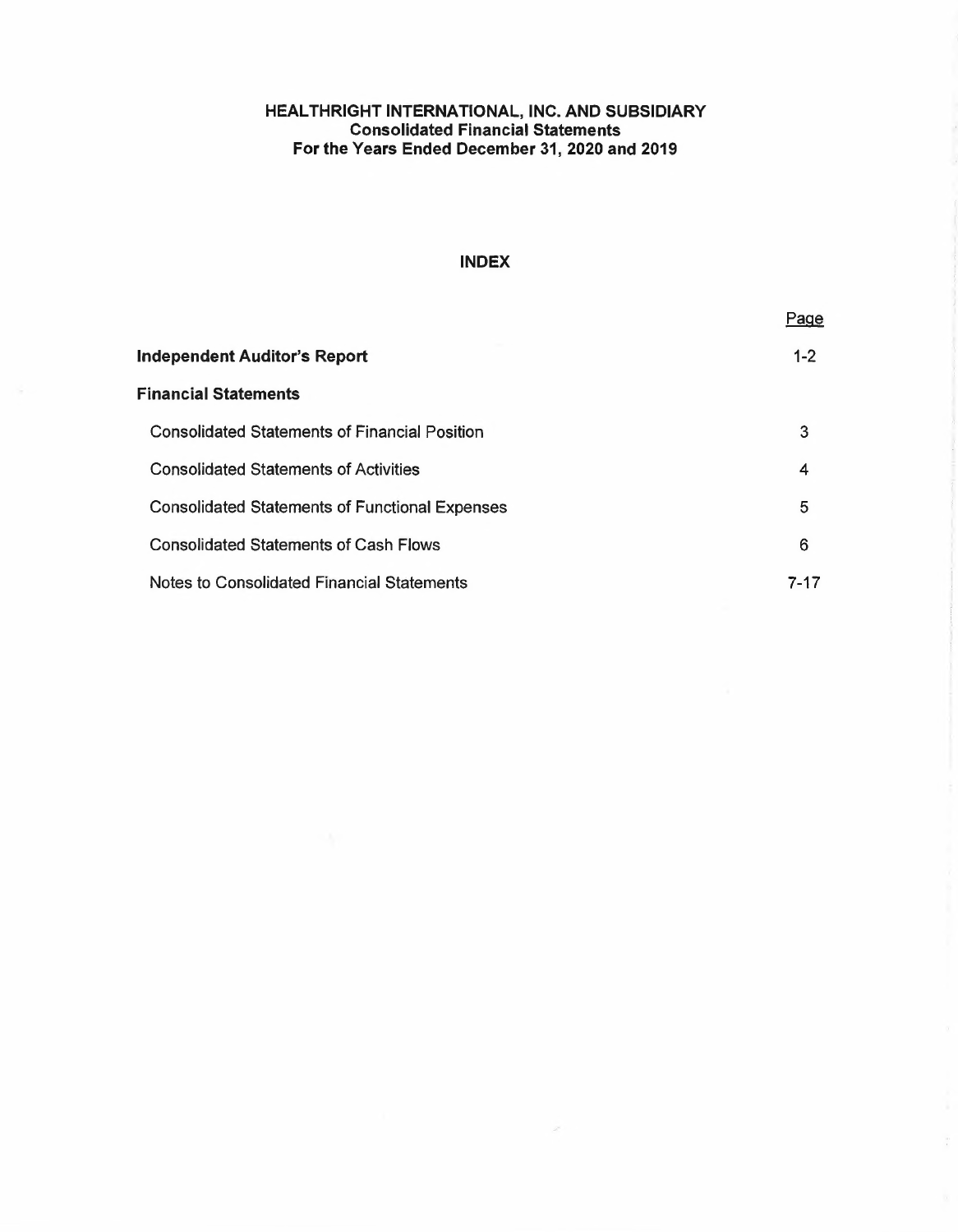# **BUCHBINDER**

# **INDEPENDENT AUDITOR'S REPORT**

Board of Directors HealthRight International, Inc. and Subsidiary

# **Report on the Consolidated Financial Statements**

We have audited the accompanying consolidated financial statements of HealthRight International, Inc. and Subsidiary ("HealthRight" or the "Organization"), which comprise the consolidated statements of financial position as of December 31, 2020 and 2019, and the related consolidated statements of activities, functional expenses and cash flows for the years then ended, and the related notes to the consolidated financial statements.

#### **Management's Responsibility for the Consolidated Financial Statements**

Management is responsible for the preparation and fair presentation of these consolidated financial statements in accordance with accounting principles generally accepted in the United States of America; this includes the design, implementation and maintenance of internal control relevant to the preparation and fair presentation of consolidated financial statements that are free from material misstatement, whether due to fraud or error.

#### **Auditor's Responsibility**

Our responsibility is to express an opinion on these consolidated financial statements based on our audits. We conducted our audits in accordance with auditing standards generally accepted in the United States of America. Those standards require that we plan and perform the audit to obtain reasonable assurance about whether the consolidated financial statements are free from material misstatement.

An audit involves performing procedures to obtain audit evidence about the amounts and disclosures in the consolidated financial statements. The procedures selected depend on the auditor's judgment, including the assessment of the risks of material misstatement of the consolidated financial statements, whether due to fraud or error. In making those risk assessments, the auditor considers internal control relevant to the entity's preparation and fair presentation of the consolidated financial statements in order to design audit procedures that are appropriate in the circumstances, but not for the purpose of expressing an opinion on the effectiveness ofthe entity's internal control. Accordingly, we express no such opinion. An audit also includes evaluating the appropriateness of accounting policies used and the reasonableness of significant accounting estimates made by management, as well as evaluating the overall presentation of the consolidated financial statements.

We believe that the audit evidence we have obtained is sufficient and appropriate to provide <sup>a</sup> basis for our audit opinion.

One Pennsylvania Plaza, Suite 3200 • New York, NY 10119 • 212.695.5003

 $-$  With offices in New Jersey and Maryland  $-$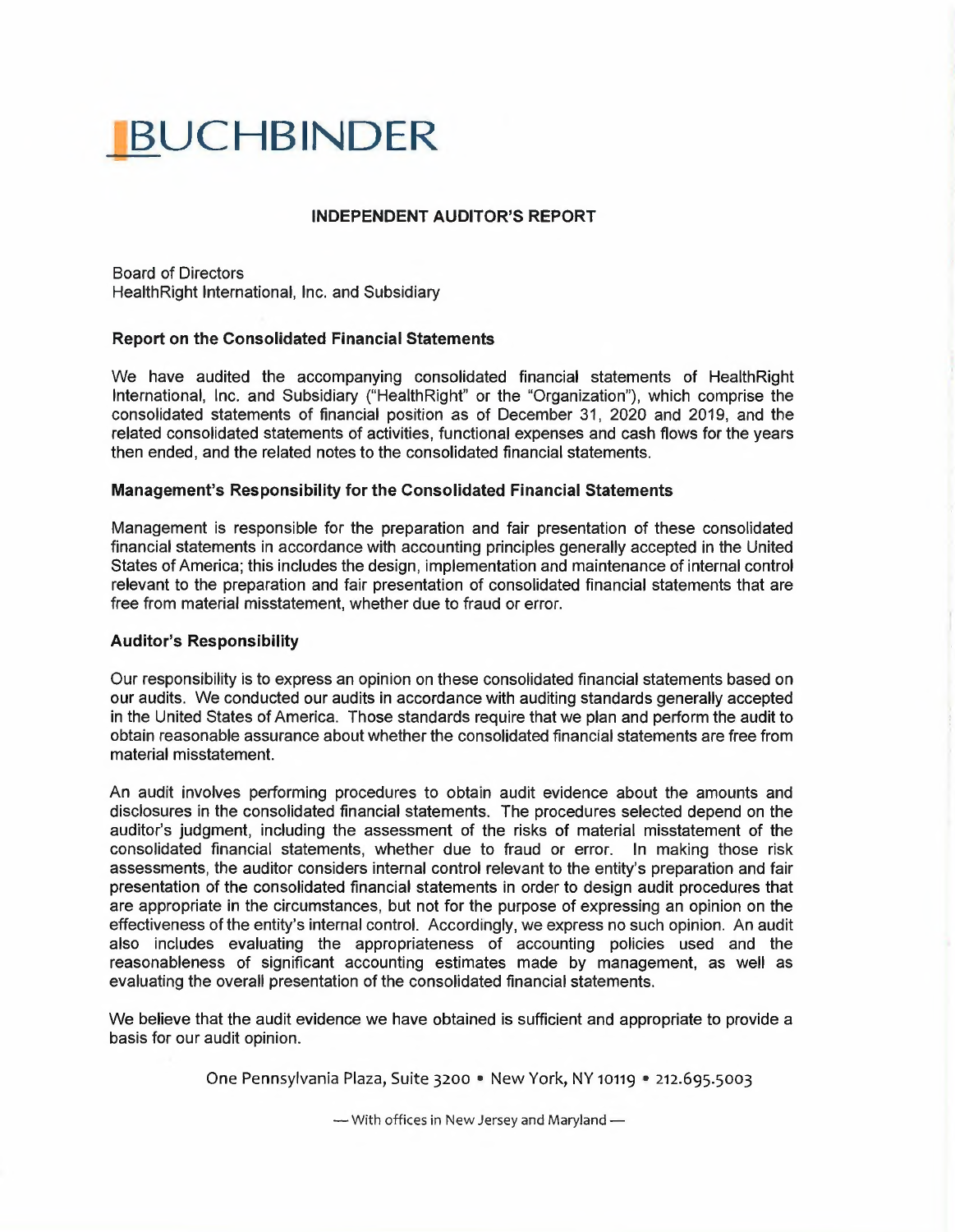# **Opinion**

In our opinion, the consolidated financial statements referred to above present fairly, in all material respects, the financial position of HealthRight International, Inc. and Subsidiary as of December 31, 2020 and 2019, and the changes in its net assets and its cash flows for the years then ended in accordance with accounting principles generally accepted in the United States of America.

Buchbinder Janick & Company UP

BUCHBINDER TUNICK & COMPANY LLP

New York, NY November 12, 2021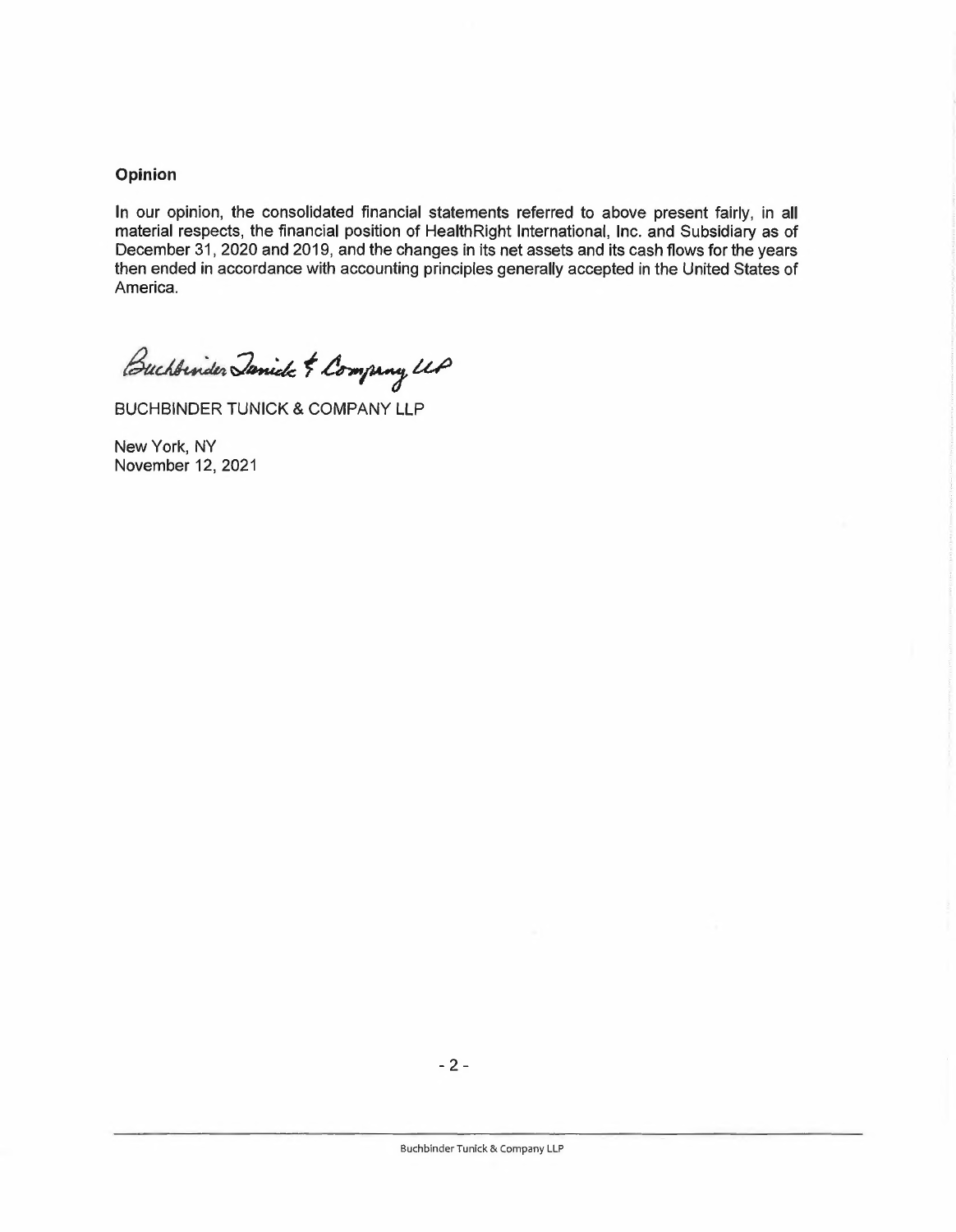# **HEALTHRIGHT INTERNATIONAL, INC. AND SUBSIDIARY Consolidated Statements of Financial Position December 31, 2020 and 2019**

|                                                                                                                                                          | 2020                                                     | 2019                                                     |
|----------------------------------------------------------------------------------------------------------------------------------------------------------|----------------------------------------------------------|----------------------------------------------------------|
| <b>ASSETS</b>                                                                                                                                            |                                                          |                                                          |
| Assets:<br>Cash and cash equivalents<br>Unconditional promises to give<br>Grants receivable<br>Prepaid expenses and other assets<br>Property assets, net | \$<br>1,365,307<br>72,925<br>73,366<br>16,164<br>174,138 | \$<br>330,633<br>125,000<br>138,364<br>15,664<br>193,223 |
| <b>Total assets</b>                                                                                                                                      | 1,701,900<br>\$                                          | 802,884<br>\$                                            |
| <b>LIABILITIES AND NET ASSETS</b><br>Liabilities:<br>Accounts payable and accrued expenses<br>CARES Act - PPP Loan<br><b>EIDL Loan</b>                   | \$<br>107,118<br>147,057<br>149,900                      | \$<br>51,846                                             |
| <b>Total liabilities</b>                                                                                                                                 | 404,075                                                  | 51,846                                                   |
| Net assets:<br>Without donor restrictions<br>With donor restrictions                                                                                     | (419, 201)<br>1,717,026                                  | (1,012,003)<br>1,763,041                                 |
| <b>Total net assets</b>                                                                                                                                  | 1,297,825                                                | 751,038                                                  |
| Total liabilities and net assets                                                                                                                         | 1,701,900                                                | 802,884<br>$\boldsymbol{\theta}$                         |

See notes to consolidated financial statements.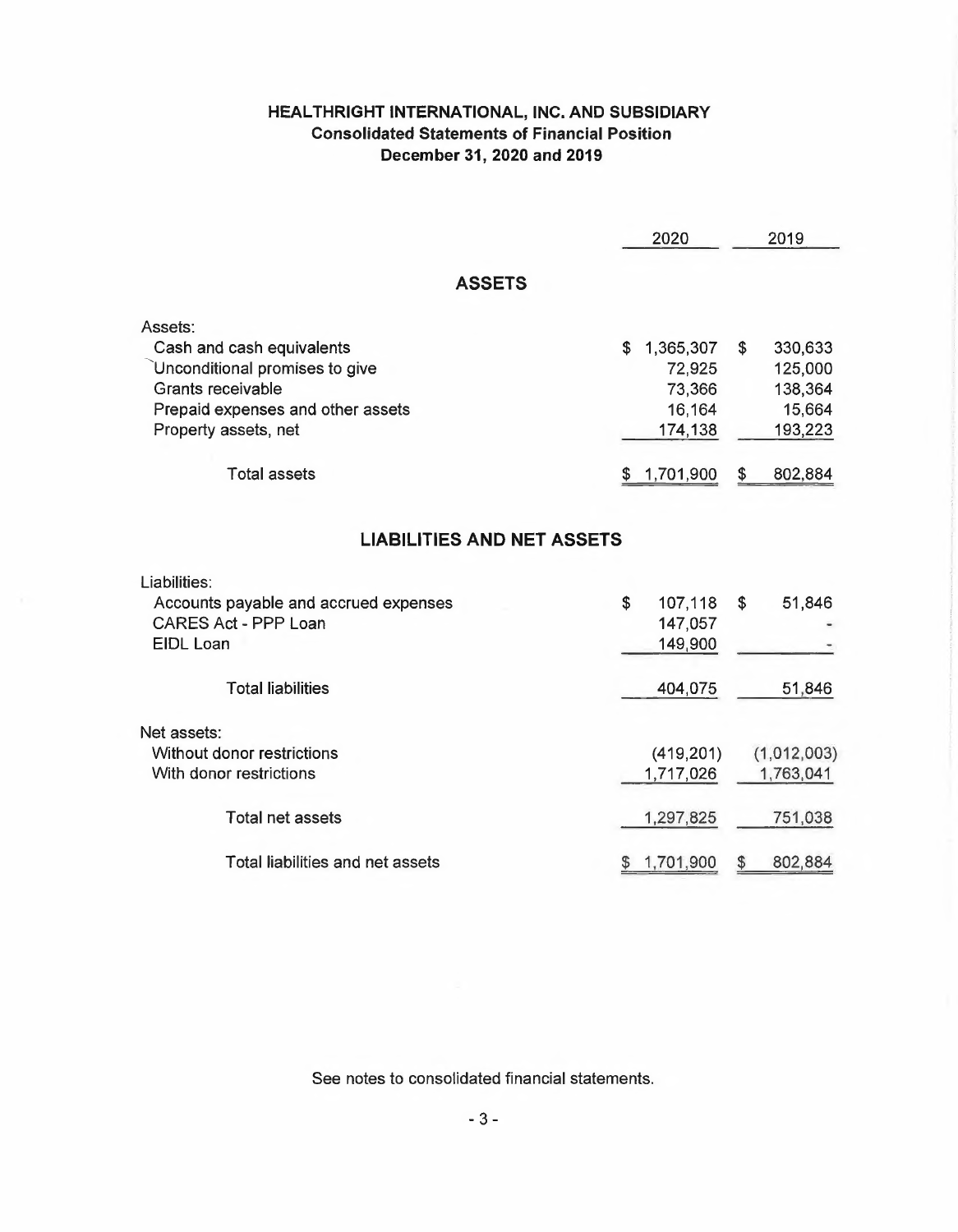#### **HEALTHRIGHT INTERNATIONAL, INC. AND SUBSIDIARY Consolidated Statements of Activities For the years ended December 31, 2020 and 2019**

|                                                           | 2020            |                                             |                                          | 2019            |                                      |                                   |
|-----------------------------------------------------------|-----------------|---------------------------------------------|------------------------------------------|-----------------|--------------------------------------|-----------------------------------|
|                                                           | Total           | <b>Without Donor</b><br><b>Restrictions</b> | <b>With Donor</b><br><b>Restrictions</b> | Total           | <b>Without Donor</b><br>Restrictions | <b>With Donor</b><br>Restrictions |
| Revenue:                                                  |                 |                                             |                                          |                 |                                      |                                   |
| Foreign government grants                                 | 2,691,685<br>\$ | \$                                          | 2,691,685<br>\$                          | 2,554,448<br>\$ | \$                                   | 2,554,448<br>\$                   |
| Foundation contributions                                  | 1,091,882       | 128,378                                     | 963,504                                  | 1,422,379       | 45,249                               | 1,377,130                         |
| Corporate contributions                                   | 348,048         | 187,440                                     | 160,608                                  | 103,866         | 103,866                              |                                   |
| Individual contributions                                  | 461.495         | 461,495                                     |                                          | 257,432         | 257,432                              |                                   |
| In-kind contributions                                     | 291.555         | 291,555                                     |                                          | 314,628         | 314,628                              |                                   |
| Special events                                            | 224,046         | 224,046                                     |                                          | 344,782         | 344,782                              |                                   |
| Less: direct benefit costs                                | (5,400)         | (5,400)                                     |                                          | (76, 722)       | (76, 722)                            |                                   |
| Other income                                              | 74,328          | 74,328                                      |                                          | 78,798          | 78,798                               |                                   |
| Net assets released from purpose restrictions:            |                 |                                             |                                          |                 |                                      |                                   |
| Satisfaction of program restrictions                      |                 | 3,861,812                                   | (3,861,812)                              |                 | 3,351,112                            | (3, 351, 112)                     |
| Total revenue                                             | 5,177,639       | 5,223,654                                   | (46, 015)                                | 4,999,611       | 4,419,145                            | 580,466                           |
| Expenses:                                                 |                 |                                             |                                          |                 |                                      |                                   |
| Program services<br>Supporting activities:                | 4,094,800       | 4,094,800                                   |                                          | 4,274,395       | 4.274.395                            |                                   |
| Management and general                                    | 301.169         | 301,169                                     |                                          | 292,634         | 292,634                              |                                   |
| Fundraising                                               | 219,884         | 219,884                                     |                                          | 200,448         | 200,448                              |                                   |
| Total expenses                                            | 4,615,853       | 4,615,853                                   |                                          | 4,767,477       | 4,767,477                            |                                   |
| Change in net assets before net gains (losses) on foreign |                 |                                             |                                          |                 |                                      |                                   |
| currency transactions                                     | 561,786         | 607,801                                     | (46, 015)                                | 232,134         | (348, 332)                           | 580,466                           |
| Net (losses) on foreign currency transactions             | (14,999)        | (14, 999)                                   |                                          | (30, 422)       | (30, 422)                            |                                   |
| Change in net assets                                      | 546,787         | 592,802                                     | (46, 015)                                | 201,712         | (378, 754)                           | 580,466                           |
| Net assets:<br>Beginning of year                          | 751,038         | (1,012,003)                                 | 1,763,041                                | 549,326         | (633, 249)                           | 1,182,575                         |
| End of year                                               | 1,297,825       | (419, 201)                                  | 1,717,026<br>S                           | 751,038         | (1,012,003)<br>\$                    | 1,763,041<br>S                    |

See notes to consolidated financial statements.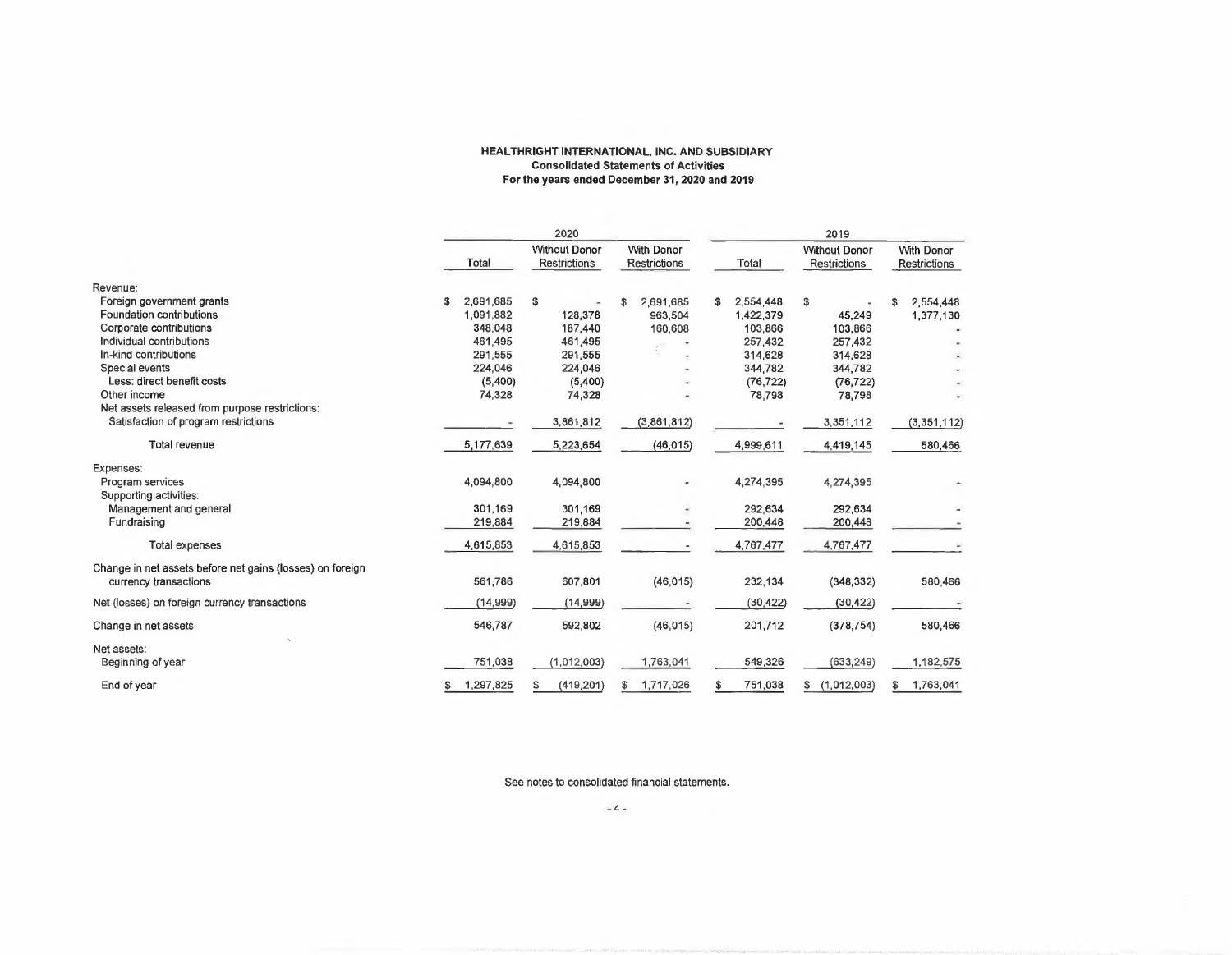#### **HEALTHRIGHT INTERNATIONAL, INC. AND SUBSIDIARY Consolidated Statements of Functional Expenses For the years ended December 31, 2020 and 2019**

**r**

|                                     |                | 2020                        |                           |                              |                | 2019                        |                           |                              |
|-------------------------------------|----------------|-----------------------------|---------------------------|------------------------------|----------------|-----------------------------|---------------------------|------------------------------|
|                                     |                | <b>Program Services</b>     |                           | <b>Supporting Activities</b> |                | <b>Program Services</b>     |                           | <b>Supporting Activities</b> |
|                                     | Total          | Human Rights<br>Programming | Management<br>and General | Fundraising                  | Total          | Human Rights<br>Programming | Management<br>and General | Fundraising                  |
| Expenses:                           |                |                             |                           |                              |                |                             |                           |                              |
| <b>Salaries</b>                     | 562,483<br>\$. | 1,312,752<br>\$             | 114,322<br>\$             | 135,409<br>\$                | ,218,555<br>\$ | \$<br>1,008,081             | 137,488<br>s              | 72,986<br>S.                 |
| Payroll taxes and employee benefits | 272,375        | 230,001                     | 38,320                    | 4,054                        | 207,849        | 155,785                     | 41,783                    | 10,281                       |
| Program consultants                 | 1,232,037      | 1,116,629                   | 43,345                    | 72,063                       | 1,706,860      | 1,623,401                   | 46                        | 83,413                       |
| <b>Professional fees</b>            | 207,329        | 153,911                     | 53,418                    |                              | 185,727        | 114,894                     | 55,579                    | 15,254                       |
| Training and workshops              | 391,389        | 390,807                     | 582                       |                              | 360,761        | 359,977                     | 392                       | 392                          |
| Rent and utilities                  | 55,638         | 55,226                      | 412                       |                              | 81,359         | 79,381                      | 1,236                     | 742                          |
| Materials and supplies              | 252,855        | 244,142                     | 3,627                     | 5,086                        | 83,147         | 80,151                      | 742                       | 2,254                        |
| Furniture and equipment             | 160,590        | 158,735                     | 1,805                     | 50                           | 27,487         | 22,514                      | 4,287                     | 686                          |
| Program expenses - other            | 70,715         | 70,715                      | $\tilde{\phantom{a}}$     |                              | 276,888        | 276,888                     |                           |                              |
| Marketing and promotion             | 89,191         | 85,666                      | 330                       | 3,195                        |                |                             |                           |                              |
| Vehicle expenses                    | 13,679         | 13,679                      |                           |                              | 18,533         | 18,533                      |                           |                              |
| Travel and meals                    | 126,667        | 122,031                     | 4,624                     | 12                           | 150,783        | 129,041                     | 18,319                    | 3,423                        |
| Insurance                           | 18,272         | 3,030                       | 15,242                    |                              | 16,048         | 2,265                       | 13,783                    |                              |
| Telephone, postage and internet     | 20,637         | 15,599                      | 5,038                     |                              | 21,114         | 15,821                      | 1,991                     | 3,302                        |
| Ukranian community shelter repairs  | 101,582        | 93,047                      | 8,535                     |                              | 368,362        | 368,362                     |                           |                              |
| Fees, charges and taxes             | 14,946         | 6,139                       | 8,807                     |                              | 18,340         | <b>Sec</b>                  | 13,734                    | 4,606                        |
| Miscellaneous                       | 6,383          | 3,606                       | 2,762                     | 15                           | 6,579          | 216                         | 3,254                     | 3,109                        |
| Depreciation                        | 19,085         | 19,085                      |                           |                              | 19,085         | 19,085                      |                           |                              |
| Total expenses                      | 4,615,853      | 4,094,800                   | 301,169                   | 219,884                      | 4,767,477      | 4,274,395                   | 292,634                   | 200,448                      |

See notes to consolidated financial statements.

**-5-**

 $\bar{z}$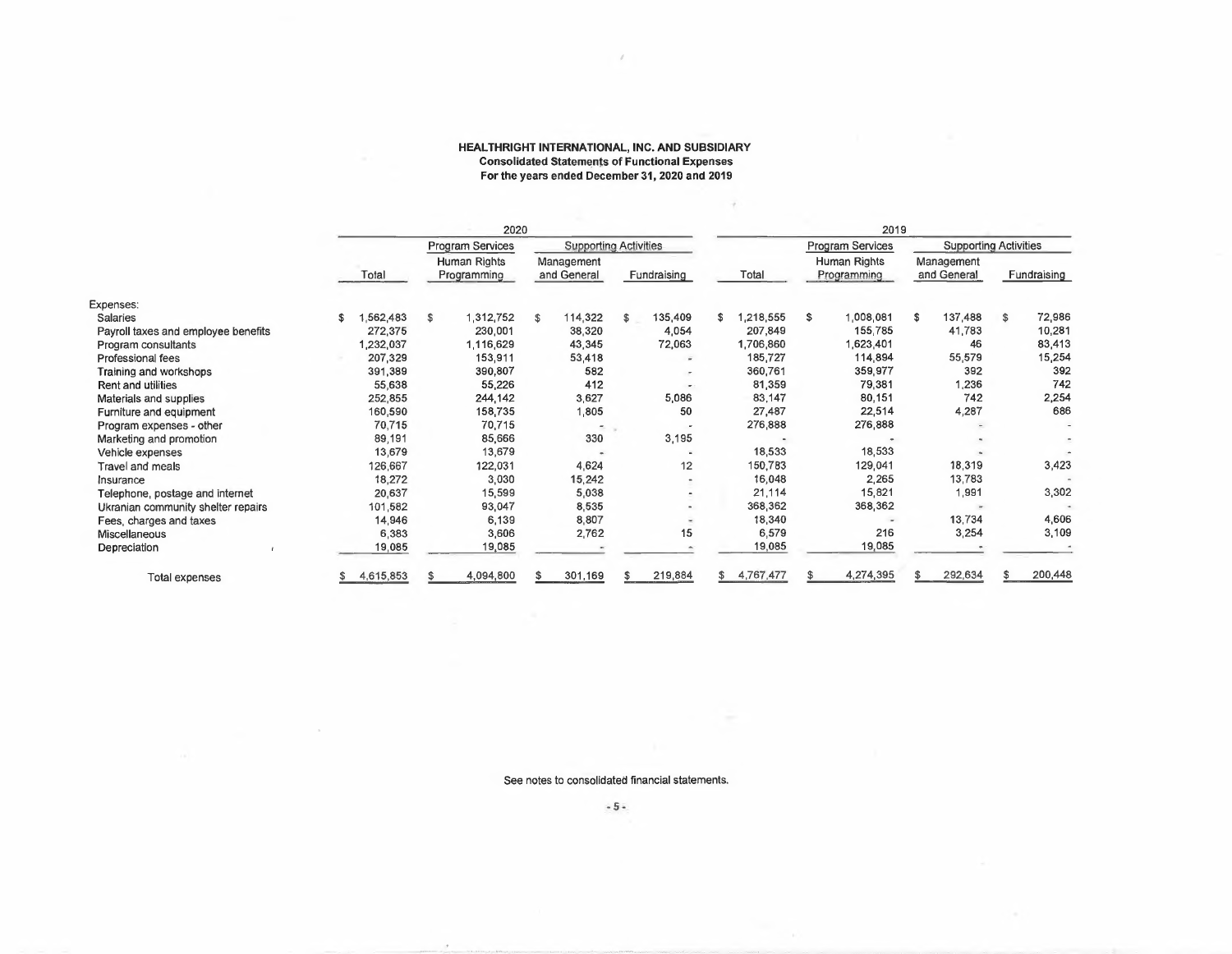# **HEALTHRIGHT INTERNATIONAL, INC. AND SUBSIDIARY Consolidated Statements of Cash Flows For the years ended December 31, 2020 and 2019**

|                                                         | 2020            |     | 2019       |
|---------------------------------------------------------|-----------------|-----|------------|
| Cash flows from operating activities:                   |                 |     |            |
| Change in net assets                                    | \$<br>546,787   | \$  | 201,712    |
| Adjustments to reconcile change in net assets           |                 |     |            |
| to net cash provided by (used in) operating activities: |                 |     |            |
| Depreciation                                            | 19,085          |     | 19,085     |
| Changes in operating assets and liabilities:            |                 |     |            |
| Decrease in unconditional promises to give              | 52,075          |     | 18,260     |
| Decrease (increase) in grants receivable                | 64,998          |     | (138, 364) |
| (Increase) in prepaid expenses and other assets         | (500)           |     | (3, 767)   |
| Increase (decrease) in accounts payable and accrued     |                 |     |            |
| expenses                                                | 55,272          |     | (78, 994)  |
| Net cash provided by operating activities               | 737,717         |     | 17,932     |
| Cash flows from financing activities:                   |                 |     |            |
| Proceeds from CARES Act - PPP loan                      | 147,057         |     |            |
| Proceeds from EIDL loan                                 | 149,900         |     |            |
| Net cash provided by financing activities               | 296,957         |     |            |
| Net increase in cash and cash equivalents               | 1,034,674       |     | 17,932     |
| Cash and cash equivalents:                              |                 |     |            |
| Beginning of year                                       | 330,633         |     | 312,701    |
|                                                         |                 | \$. | 330,633    |
| End of year                                             | \$<br>1,365,307 |     |            |

See notes to consolidated financial statements.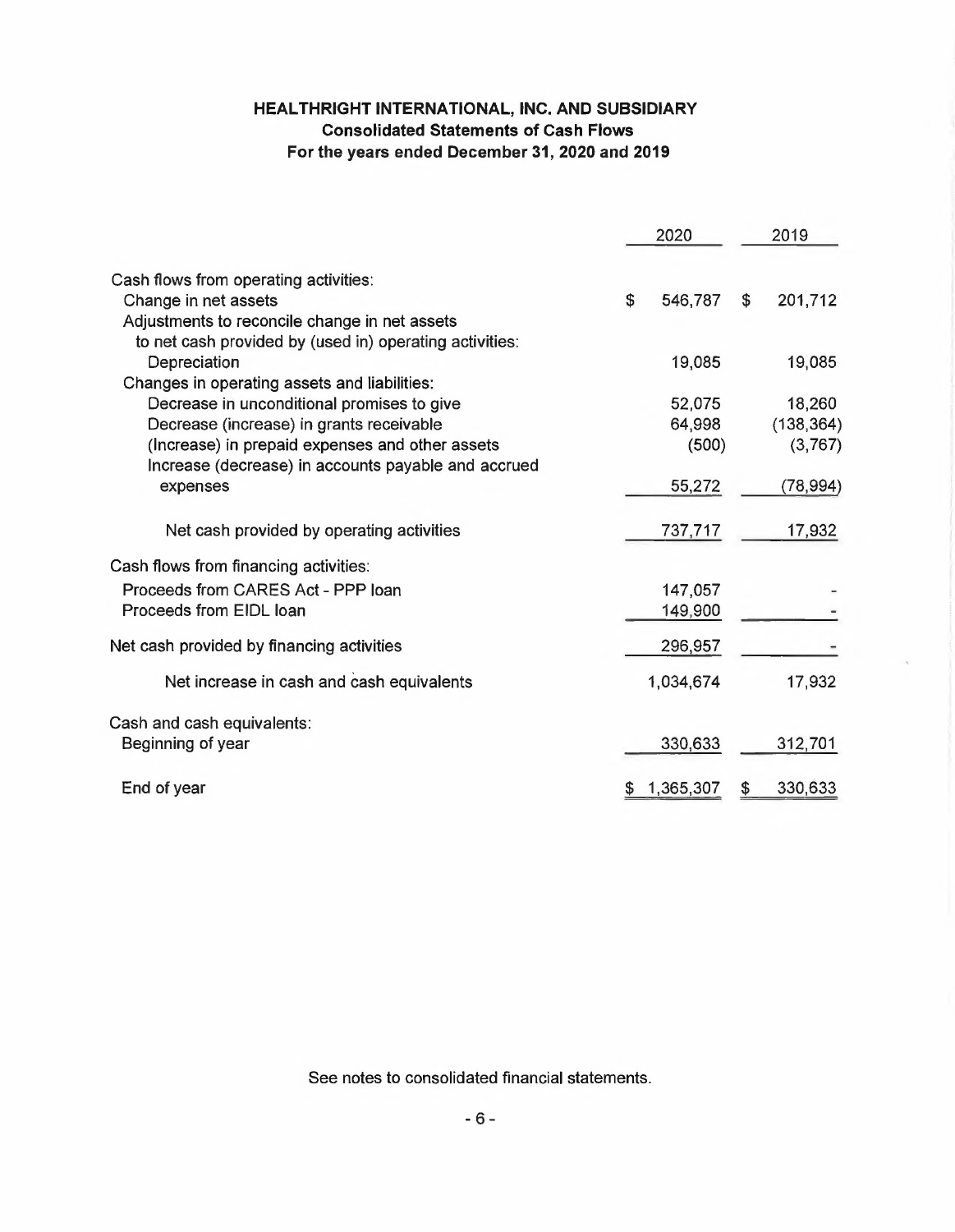#### **Note <sup>1</sup> - Nature of Operations**

HealthRight International, Inc. ("HealthRight" or the "Organization"), formerly Doctors of the World-U.S.A., Inc., is an international health and human rights organization founded in 1990 by <sup>a</sup> group of volunteer physicians including the late Dr. Jonathan Mann, <sup>a</sup> pioneer in the field of health and human rights. The Organization owns <sup>a</sup> 100% interest in the Ukranian Foundation for Public Health (the "Ukranian Foundation"). On December 2, 2008, HealthRight amended its Certificate of Incorporation to change its name to HealthRight International, Inc.

Working with local partners, HealthRight's projects build long-term solutions focused on ending TB and HIV epidemics, caring for neglected and abandoned children, maternal and infant health, and providing assistance to torture survivors. In addition to the United States of America, HealthRight has operated programs in over 30 countries. The Organization primarily receives its support from contributions from corporations and individuals. The Organization adheres to the New York Prudent Management of Institutional Funds Act and the New York State Non-Profit Revitalization Act of 2013.

The Ukranian Foundation facilitates related efforts to improve health and support services for vulnerable populations for the purpose of resource mobilization for developing, supporting, and providing charitable care and support to vulnerable and at-risk population groups, including, but not limited to, women, children, youth, and families in difficult life situations through access to social, psychological, pedagogical and other types of services in order to enhance their medical, psycho-social, or material conditions and to gain equal opportunities for development and participation in society. The Ukrainian Foundation is a charitable organization incorporated by HealthRight in Ukraine and is regulated by the Constitution of Ukraine and the Law of Ukraine on charity and charitable organizations.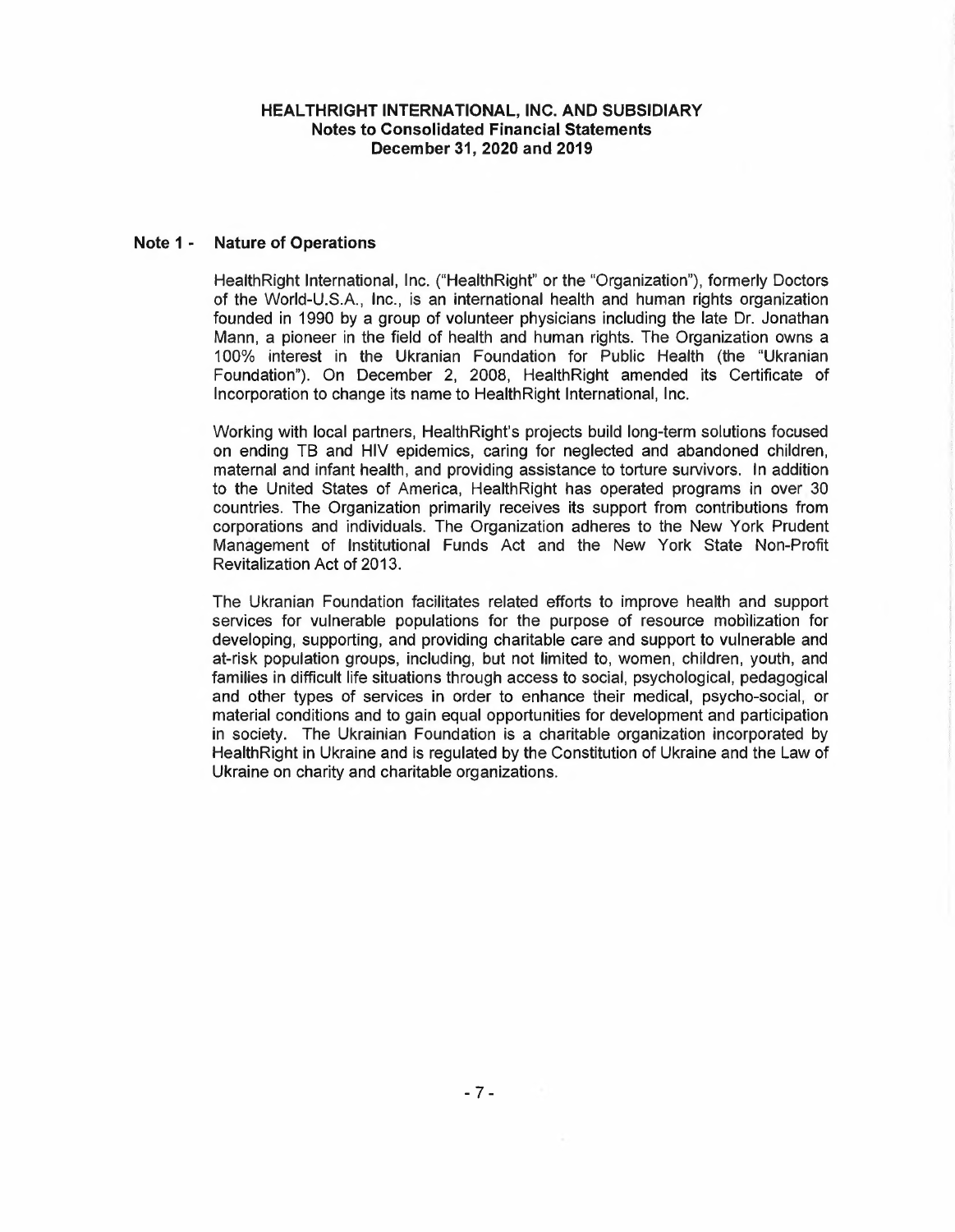#### **Note 2- Summary of Significant Accounting Policies**

#### **Basis of Accounting**

The accompanying consolidated financial statements have been prepared on an accrual basis in accordance with accounting principles generally accepted in the United States of America.

#### **Basis of Presentation**

The consolidated financial statements of HealthRight, International, Inc. and Subsidiary have been prepared in accordance with U.S. generally accepted accounting principles ("US GAAP"), which require HealthRight, International, Inc. and Subsidiary to report information regarding its financial position and activities according to the following net asset classifications:

**Net assets without donor restrictions:** Net assets that are not subject to donor-imposed restrictions and may be expended for any purpose in performing the primary objectives of the organization. These net assets may be used at the discretion of the Organization's management and the board of trustees.

**Net assets with donor restrictions:** Net assets subject to stipulations imposed by donors, and grantors. Some donor restrictions are temporary in nature; those restrictions will be met by actions of the Organization or by the passage of time. Other donor restrictions are perpetual in nature, whereby the donor has stipulated the funds be maintained in perpetuity.

Donor restricted contributions are reported as increases in net assets with donor restrictions. When <sup>a</sup> restriction expires, net assets are reclassified from net assets with donor restrictions to net assets without donor restrictions in the consolidated statements of activities.

#### **Basis of Consolidation**

The consolidated financial statements include the accounts of the Organization and its wholly owned subsidiary, the Ukranian Foundation for Public Health (the "Ukranian Foundation"). All significant intercompany accounts and transactions between the entities have been eliminated in the consolidation.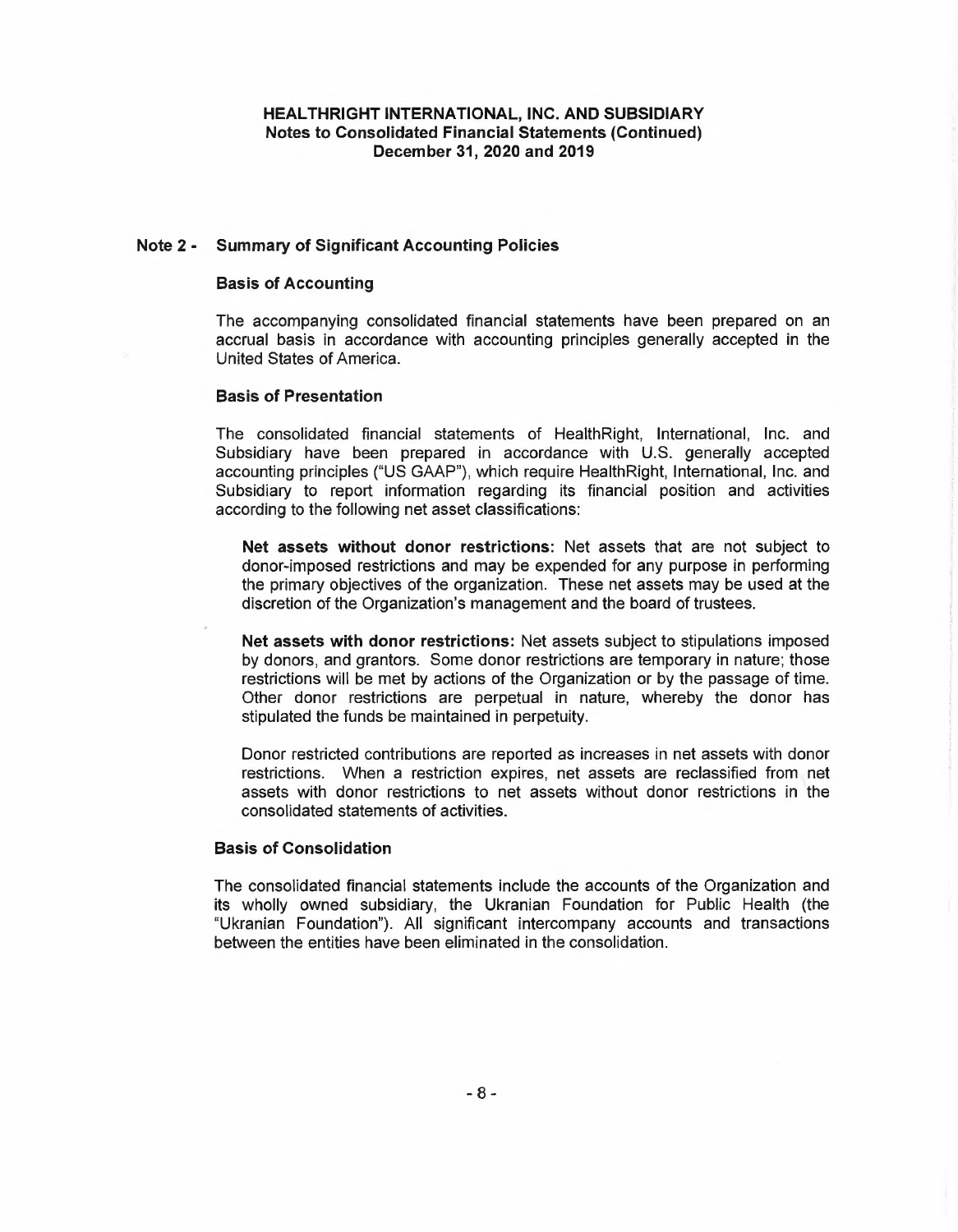#### **Note 2 - Summary of Significant Accounting Policies (Continued)**

#### **Use of Estimates**

The preparation of consolidated financial statements in accordance with accounting principles generally accepted in the United States of America requires management to make estimates and assumptions that affect the reported amounts of assets and liabilities and disclosure of contingent assets and liabilities at the date of the consolidated financial statements and the reported amounts of revenue and expenses during the reporting period. Actual results could differ from those estimates.

#### **Cash and Cash Equivalents**

Cash equivalents represent short-term investments that have an original maturity at the time of acquisition of three months or less.

#### **Property Assets**

Property assets are stated at cost. Depreciation of property assets is provided on the straight-line method over the estimated useful lives of <sup>5</sup> to 40 years.

#### **Contributions**

Contributions received are recorded as net assets without donor restrictions or net assets with donor restrictions, depending on the existence and/or nature of any donor-imposed restrictions. Contributions that are restricted by the donor are reported as an increase in net assets without donor restrictions if the restriction expires in the reporting period in which the contribution is recognized. All other donor restricted contributions are reported as an increase in net assets with donor restrictions, depending on the nature of restriction. When <sup>a</sup> restriction expires (that is, when <sup>a</sup> stipulated time restriction ends or purpose restriction is accomplished), net assets with donor restrictions are reclassified to net assets without donor restrictions and reported in the consolidated statements of activities as net assets released from restrictions.

## **Unconditional Promises to Give**

Unconditional promises to give are recognized as revenue in the period received.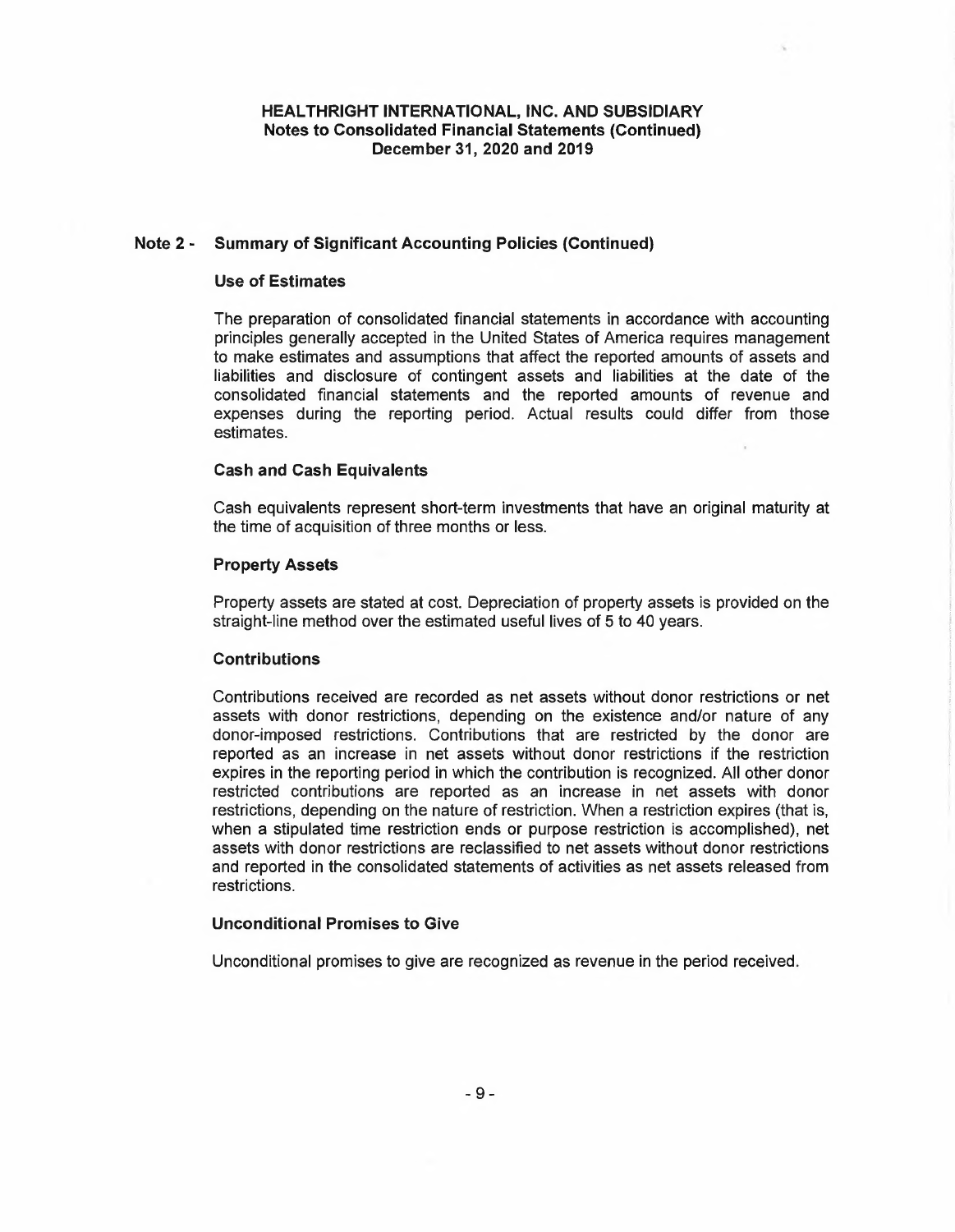#### **Note 2- Summary of Significant Accounting Policies (Continued)**

#### **Donated Goods and Services**

Donated goods and services are measured at their fair value as determined by management. During the years ended December 31, 2020 and 2019, the value of contributed services (medical evaluations) meeting the requirements for recognition totaled \$291,555 and \$314,628, respectively, and was recorded as <sup>a</sup> program expense. The value of contributed goods during the years ended December 31, 2020 and 2019 was deemed immaterial.

#### **Foreign Currency Transactions**

Transaction gains and losses of the Organization arise from foreign exchange rate fluctuations on certain contributions and financial activities denominated in currencies other than the U.S. dollar are included in the consolidated statements of activities.

#### **Functional Expenses**

The costs of providing various programs and other activities have been summarized on <sup>a</sup> functional basis in the accompanying consolidated statements of activities and consolidated statements of functional expenses. Accordingly, certain costs have been allocated among the programs and supporting activities benefited. Such allocations are determined by management on an equitable basis.

The following expenses are allocated:

#### Expense

Salaries, payroll taxes and employee benefits Program consultants and professional fees Rent and utilities Materials and supplies Furniture and equipment Marketing and promotion Travel and meals **Insurance** Telephone, postage and internet Fees, charges and taxes **Miscellaneous** 

#### Method of Allocation

Time and effort Purpose of services provided Asset usage Asset usage Asset usage Time and effort Time and effort Asset usage Asset usage Asset usage Asset usage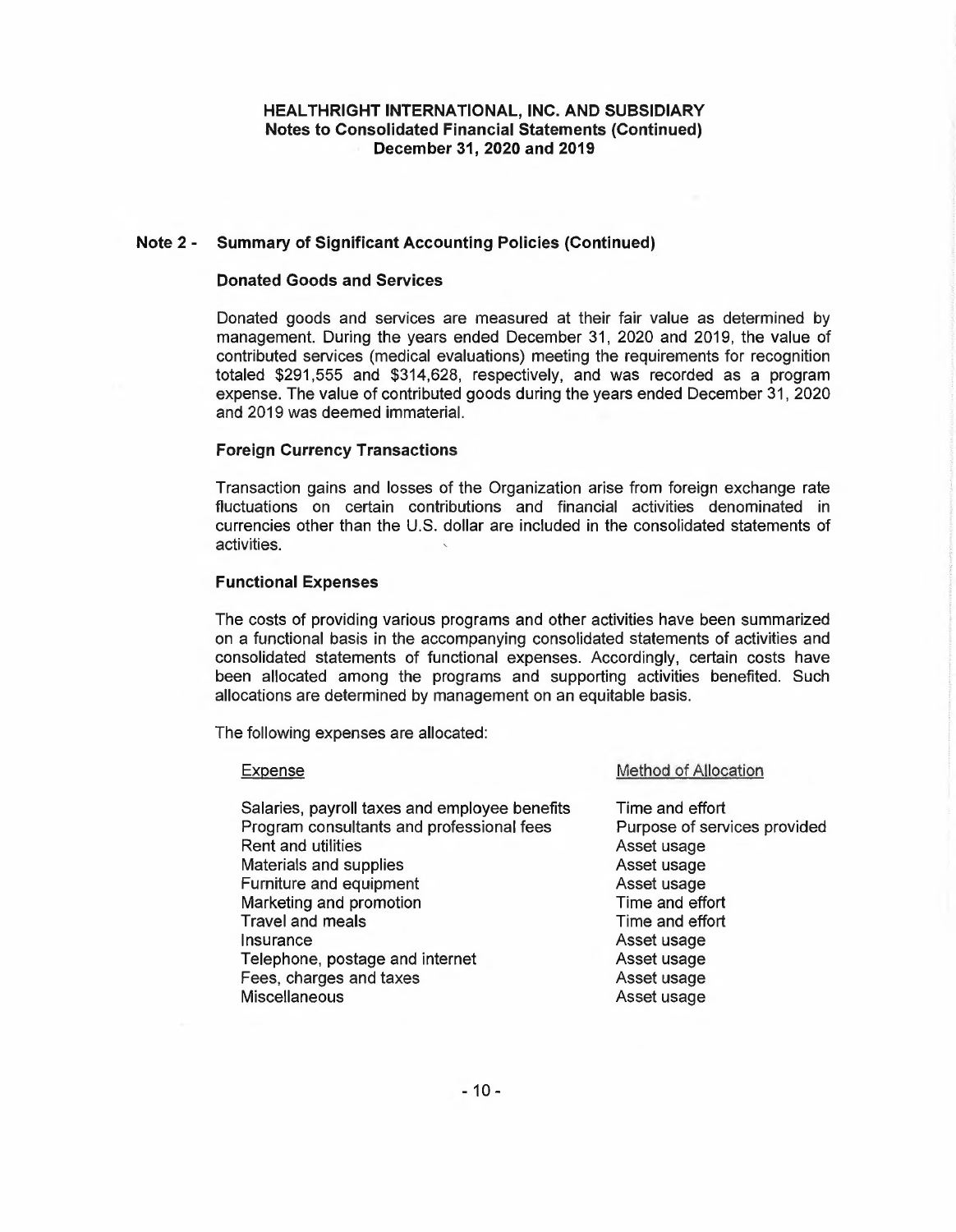#### **Note 3 - Tax Status**

The Organization has been determined by the Internal Revenue Service (the "IRS") to be a Section  $501(c)(3)$  educational organization exempt from federal income taxes. As such, contributions to the School entitle donors to the maximum charitable contribution deduction allowed under the Internal Revenue Code (the "IRC").

The Organization files an annual Form 990, *Return of Organization Exempt from Income Tax,* with the IRS. At December 31, 2020, the Organization's Form 990s for the years 2016 through 2019 remain eligible for examination by the IRS.

#### **Note 4 - Concentrations of Credit Risk**

Cash is <sup>a</sup> financial instrument that potentially subjects the Organization to concentrations of credit risk. While the Organization attempts to limit any financial exposure by maintaining accounts at high quality financial institutions, its deposit balances may, at times, exceed federally insured limits. The Organization has not experienced any losses on such accounts.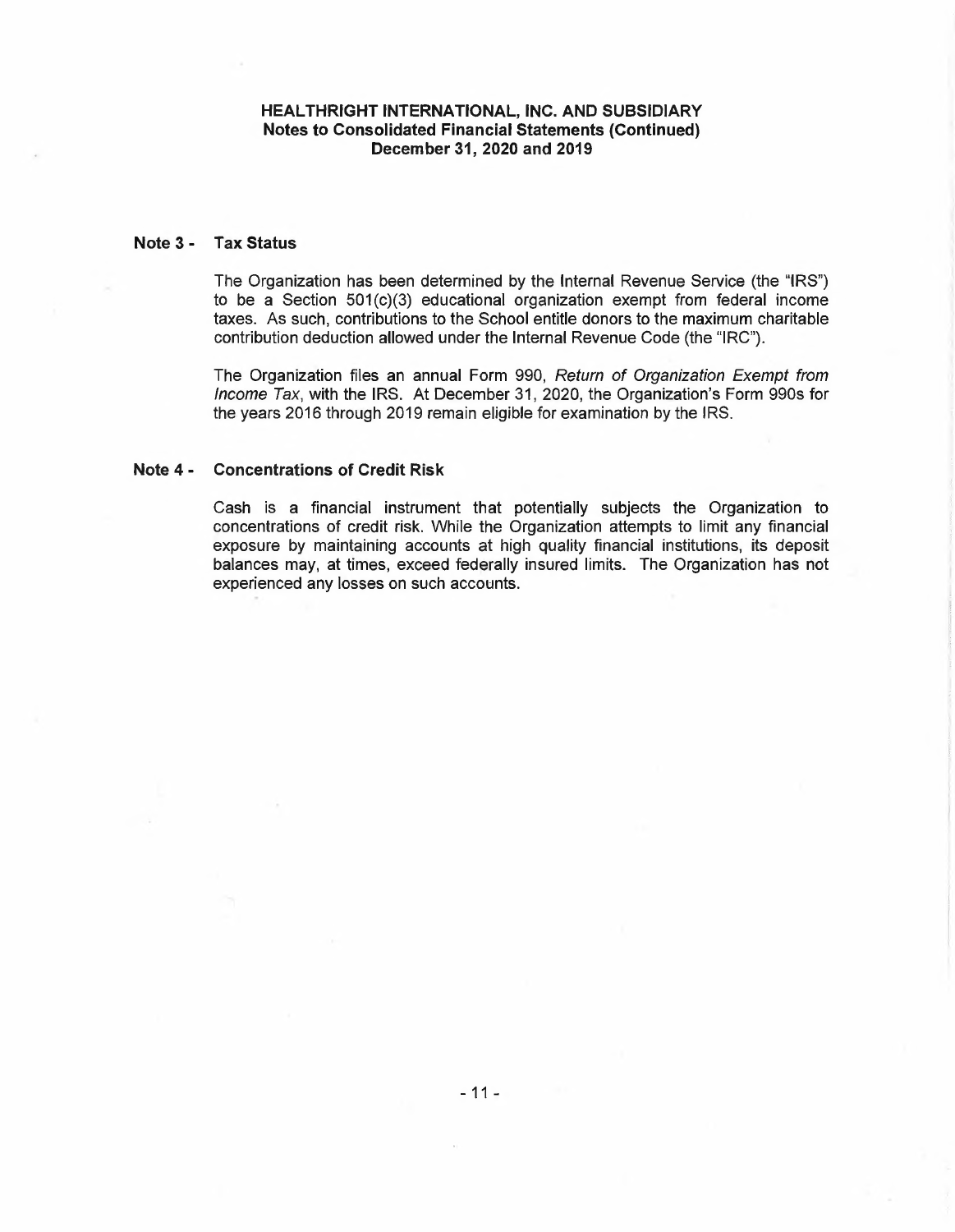#### **Note 5 - Property Assets**

As of December 31, 2020 and 2019, property assets, at cost, consist of the following:

|                                                 | 2020                   | 2019                   |
|-------------------------------------------------|------------------------|------------------------|
| Halfway houses<br><b>Furniture and fixtures</b> | 192,812<br>S<br>74,098 | 192,812<br>S<br>74,098 |
|                                                 | 266,910                | 266,910                |
| Less: accumulated depreciation                  | (92, 772)              | (73,687)               |
| Net property assets                             | <u>174,138</u>         | 193,223                |

Depreciation expense amounted to \$19,085 for each of the years ended December 31, 2020 and 2019.

In January, 2013, the Organization purchased halfway houses at <sup>a</sup> cost of \$192,812, in accordance with the Charitable Donation Agreement between the Charitable Foundation for Development of Ukraine ("CFDU") and the International Charitable Fund the Ukrainian Foundation for Public Health ("UFPH"). The halfway houses will be used by the Organization's benefactors as long as the program services are provided. Ownership of the halfway houses will be turned over to the Ukrainian government when the program services are no longer provided. As of December 31, 2020, program services are continuing to be provided and are expected to continue through at least December 31, 2021.

#### **Note 6- Unconditional Promises to Give**

At December 31, 2020 and 2019, pledges receivable consisted of:

|                                                            | 2020 |        |    | 2019    |  |
|------------------------------------------------------------|------|--------|----|---------|--|
| Amounts due in:<br>Less than one year<br>One to five years |      | 72.925 | -S | 125,000 |  |
| Unconditional promises to give                             |      | 72 925 |    | 125,000 |  |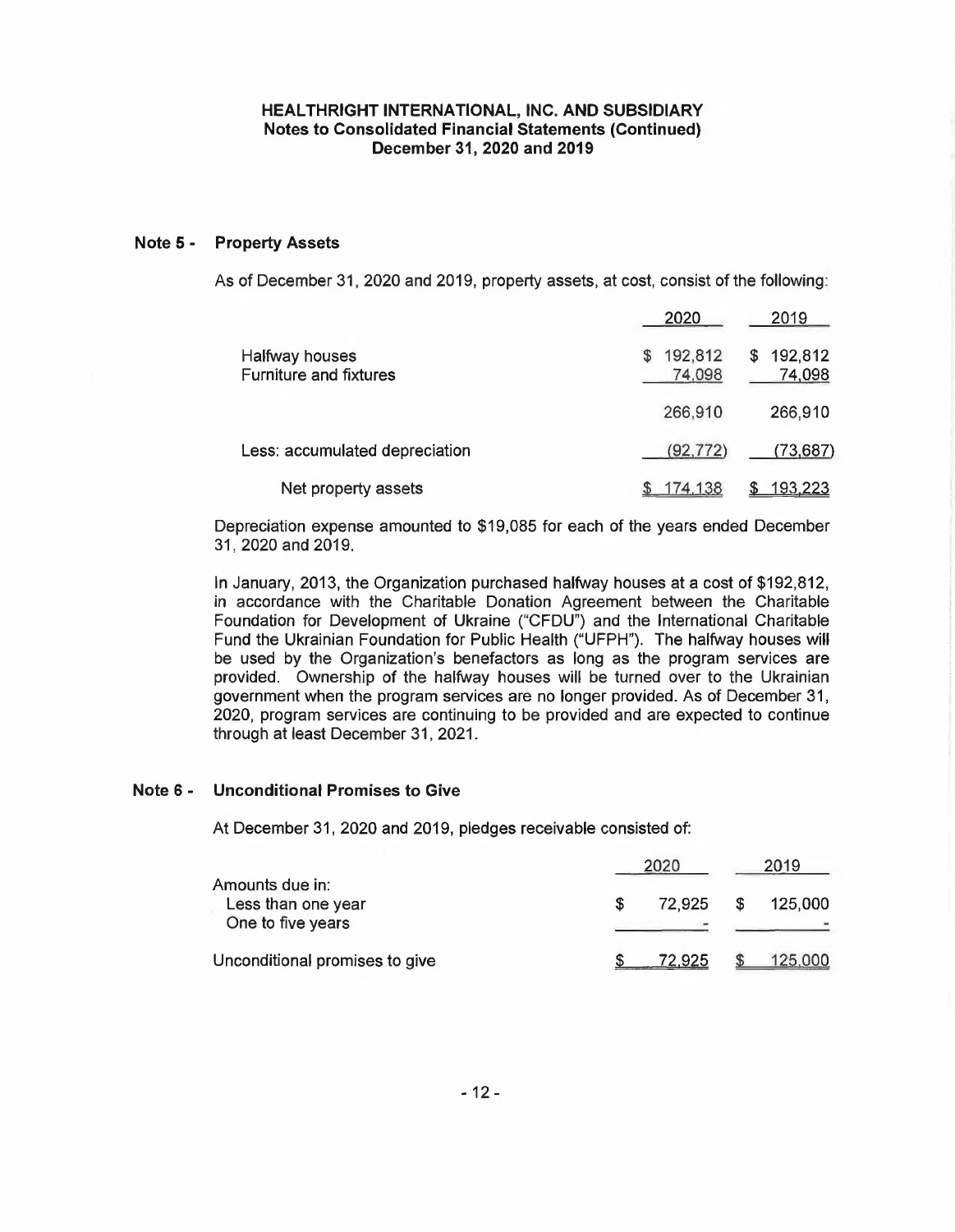# **Note 7 - Net Assets with Donor Restrictions**

The Organization's net assets are divided into net assets with donor restrictions and net assets without donor restrictions. As of December 31, 2020 and 2019, the Organization's net assets with donor restrictions consisted of the following:

|                                                      |    | 2020      | 2019            |
|------------------------------------------------------|----|-----------|-----------------|
| Restricted by program:                               |    |           |                 |
| <b>HIV Prevention - Ukraine</b>                      | \$ | 7,783     | \$<br>147,505   |
| Primary Health Care Reform for                       |    |           |                 |
| Adolescents - Ukraine                                |    | 34,675    | 218,986         |
| Pre-exposure Prophylaxis Demonstration               |    |           |                 |
| Project - Kenya                                      |    |           | 75,052          |
| Ukraine - Halfway House support                      |    | 43,107    | 55,900          |
| Ukraine and Kazakhstan - other                       |    | 147,665   | 84,116          |
| Health and Psychological Needs of Long               |    |           |                 |
| Island's Vulnerable Immigrants                       |    | 50,000    |                 |
| Community outreach program - Uganda                  |    | 237,183   | 347,315         |
| Journey to scale - Uganda                            |    | 282,119   |                 |
| Alcohol Disorders and Associated Adversities among   |    |           |                 |
| Conflict-affected populations - Uganda               |    | 192,687   |                 |
| Mental health services - Burundi and Uganda          |    | 38,368    | 156,772         |
| Ensuring Quality in Psychological Support - Uganda   |    | 59,680    | 54,662          |
| Self-help intervention - South Sudanese Refugees     |    | 44,694    | 80,257          |
| Integrated Physical and Psychological Rehabilitation |    |           |                 |
| Assistance for Victims - Uganda                      |    | 122,349   | 56,864          |
| Uganda - other                                       |    | 71,452    | 51,844          |
| Assisting Child Trafficking and Exploitation Victims |    |           |                 |
| in Vietnam                                           |    | 69,472    | 97,955          |
| Co-design and Implement Family Planning Supply       |    |           |                 |
| Chain Models - Kenya                                 |    | 161,375   | 108,099         |
| SACCO Health & Wellness Project - Kenya              |    | 25,199    | 92,955          |
| <b>Empowering Adolescents in Rural Kenya</b>         |    |           | 55,942          |
| Integrating Mobile Technology in Maternal, Newborn   |    |           |                 |
| and Child Health Care - Kenya                        |    |           | 63,329          |
| Improving Mental Health of Perinatal Women - Kenya   |    | 60,595    |                 |
| Kenya - other                                        |    | 68,623    | 15,488          |
| Total net assets with donor restrictions             | S  | 1,717.026 | \$<br>1.763,041 |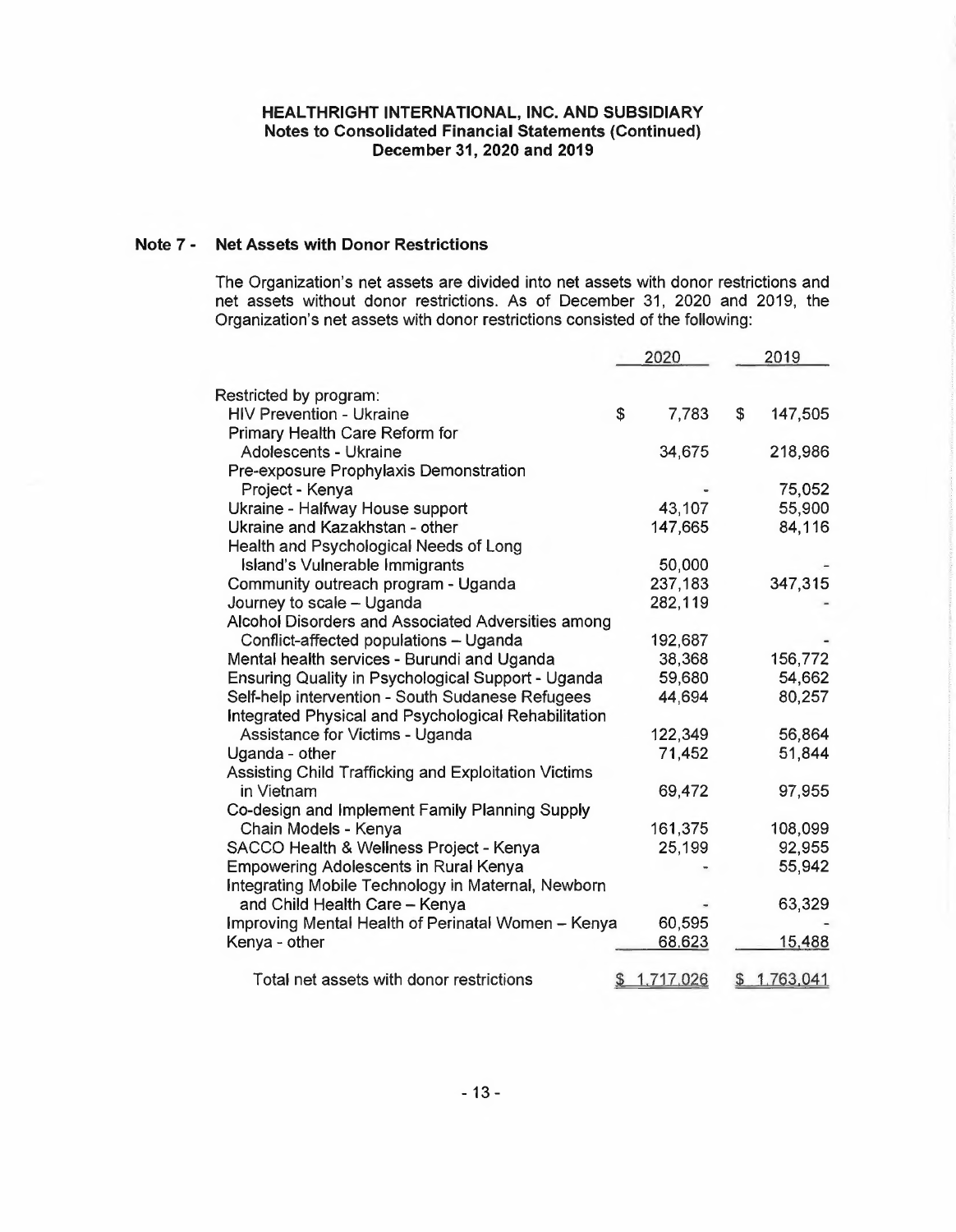## **Note 8 - Lease Commitment**

Effective July 1, 2014, the Organization entered into an affiliation agreement with New York University. Such agreement includes the use of certain office facilities. See Note 10, Affiliation Agreement.

The Organization also leases office space in other locations internationally. These operating leases are renewed monthly. Rent expense covering all locations was \$42,919 and \$49,844 in 2020 and 2019, respectively.

#### **Note 9 - Retirement Plan**

The Organization sponsors a 403(b) retirement savings plan for all eligible employees. Pension expense for the years ended December 31, 2020 and 2019 was \$2,480 and \$2,384, respectively.

#### **Note <sup>1</sup> <sup>O</sup> - Affiliation Agreement**

The Organization entered into an Affiliation Agreement (the "Agreement") with New York University ("NYU"), an unrelated not-for-profit education corporation in February 2014.

The Agreement creates an affiliation between the Organization and NYU (the "Affiliation") to work together to facilitate NYU faculty and student opportunities for applied research, an expanded curriculum, and enhanced in-service learning in the field of global public health. The Organization will benefit from the Affiliation by securing its U.S. operations, and gaining the involvement of specialists and researchers in its programs, with the Organization's belief that the presence of an operating global non-governmental, non-profit organization on <sup>a</sup> university campus is an innovative, exciting and cost-effective approach which offers both parties to this agreement expanded opportunities to accomplish their independent but complementary missions. The leaders of both parties have concluded that the Affiliation is beneficial to both.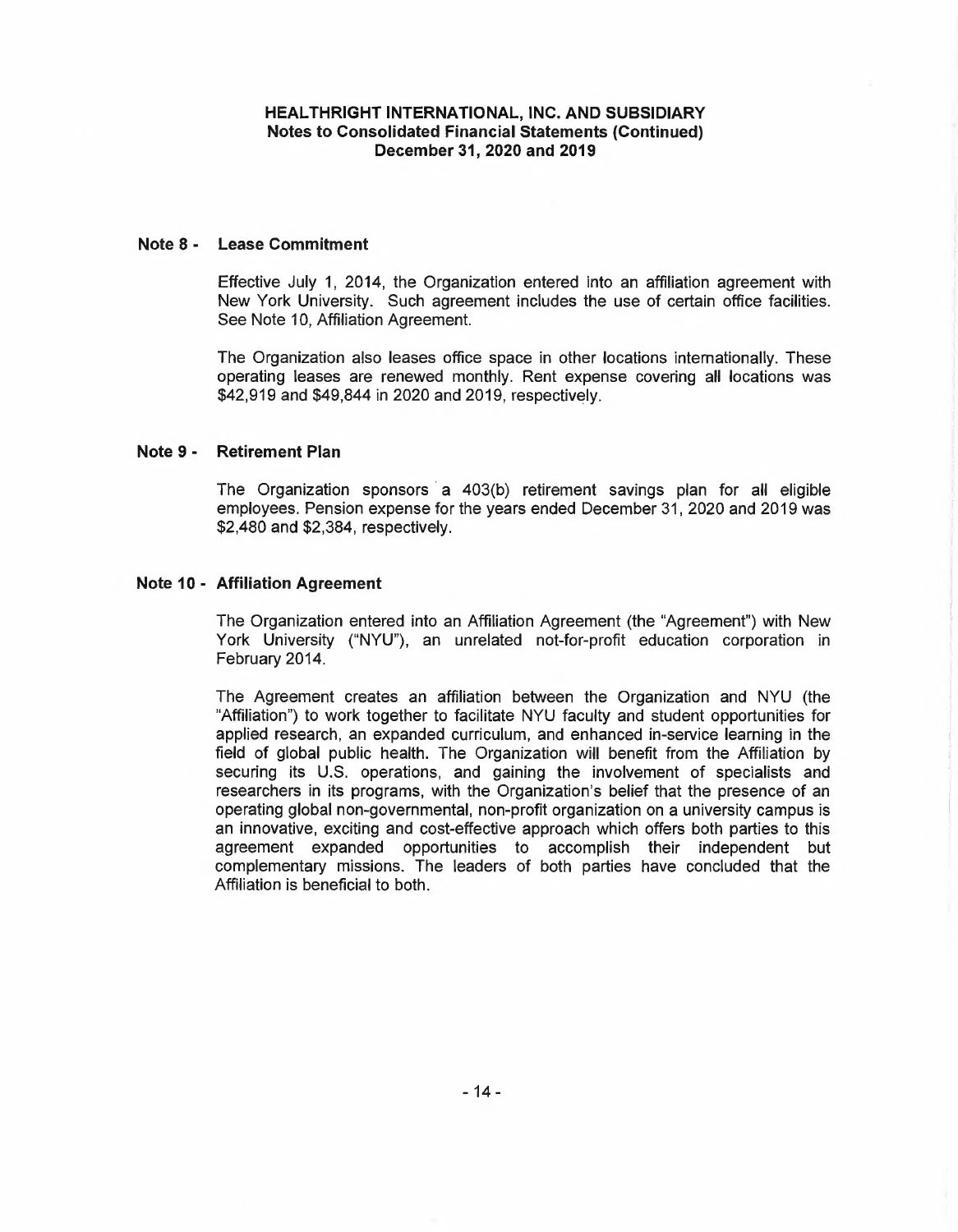# **Note 10- Affiliation Agreement (Continued)**

The Affiliation revolves around seven (7) key elements, all working toward <sup>a</sup> common goal of building lasting access to health for excluded communities. These elements are based on the foundational element that both NYU and the Organization remain as separate, independent organizations. Those elements include:

- a) Colocation
- b) Shared expertise among NYU faculty and HealthRight staff
- c) Student engagement
- d) Curricular opportunities
- e) Governance
- f) Programming
- g) HealthRight Executive Director

#### **Note 11- CARES Act - PPP Loan**

In May 2020, the Organization entered into a Paycheck Protection Program Term Note (the "PPP Note") with JP Morgan Chase Bank in the amount of \$147,057. The PPP Note was issued to the Organization pursuant to the CARES Act. (P.L. 116- 136) Paycheck Protection Program (the "Program"). Under the Program, all or a portion of the first PPP Note may be forgiven in accordance with the Program requirements. The PPP Note carries <sup>a</sup> maturity date of May 2022, at <sup>a</sup> 1% interest rate. The amount of the forgiveness shall be calculated (and may be reduced) in accordance with the requirements of the Program, including the provisions of the CARES Act. No more than 25% of the amount forgiven can be attributable to nonpayroll costs, as defined in the Program.

#### **Note 12- EIDL Loan**

On June 4, 2020, the Organization entered into an Economic Injury Disaster Loan ("EIDL") with the United States Small Business Administration (the "Loan") in the amount of \$149,900. The Loan was issued to the Organization pursuant to Section 7(b) of the Small Business Act, as amended. The Loan carries <sup>a</sup> maturity date of June 4, 2050, at a 2.75% interest rate. Installment payments will begin twenty-four months from the date of the loan.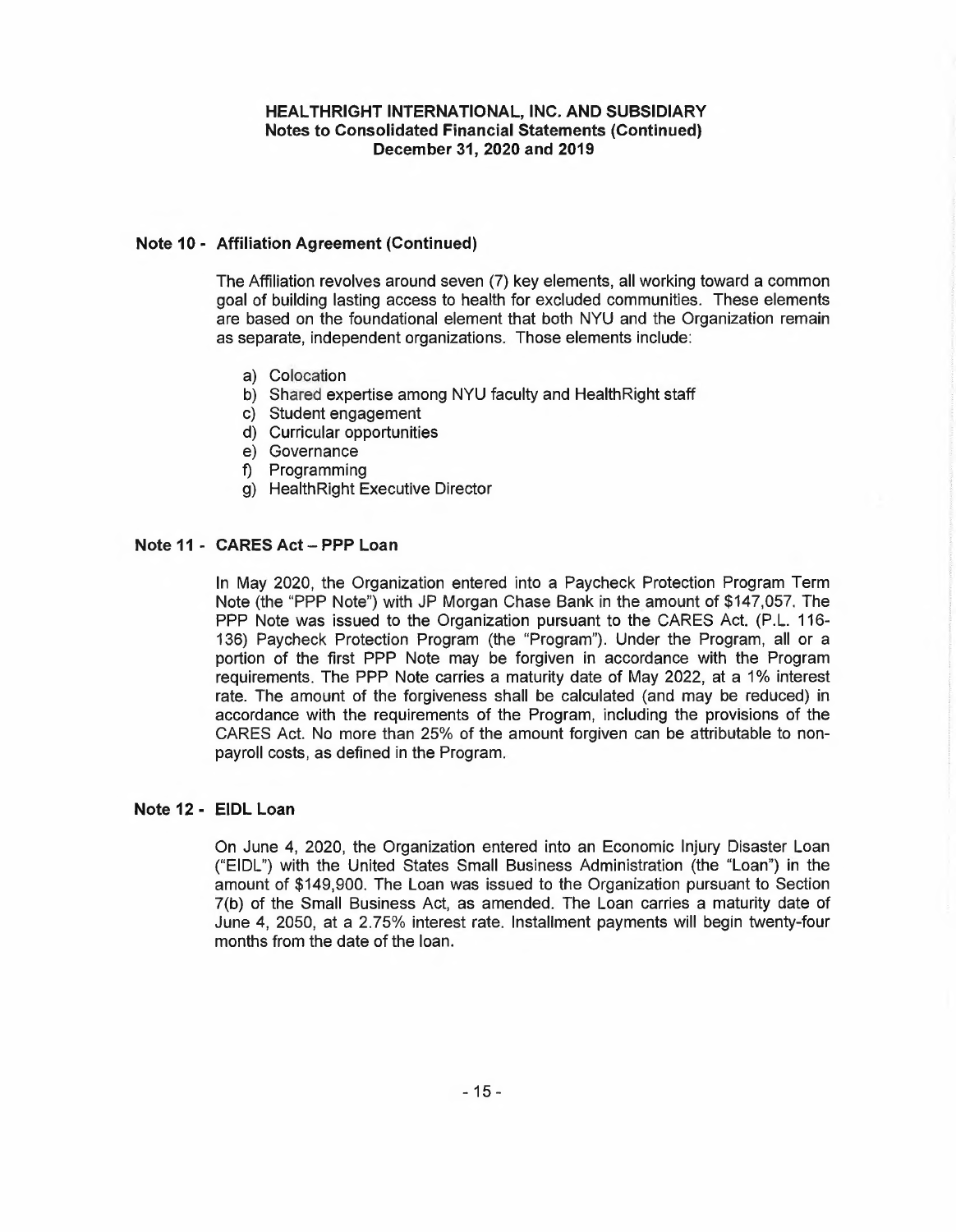# **Note 12 - EIDL Loan (Continued)**

Future principal repayments are as tabulated:

| <b>Years Ending</b><br>December 31, | Amount  |
|-------------------------------------|---------|
| 2021                                | \$      |
| 2022                                | 2,085   |
| 2023                                | 3,674   |
| 2024                                | 3,765   |
| 2025                                | 3,881   |
| <b>Thereafter</b>                   | 136,495 |
| Total                               | 149.9   |

#### **Note 13 - Availability and Liquidity**

The following represents the Organizations' financial assets at December 31, 2020:

|                                                                                                                   | วกวก                            |
|-------------------------------------------------------------------------------------------------------------------|---------------------------------|
| Financial assets at year end:<br>Cash and cash equivalents<br>Unconditional promises to give<br>Grants receivable | \$1,365,307<br>72,925<br>73,366 |
| Total financial assets                                                                                            | 1,511,598                       |
| Less amounts not available to be used for operations:<br>Grants receivable                                        | 73,366                          |
| Financial assets available to meet general<br>expenditures over the next twelve months                            | 1.438.2                         |

The Organization's goal is to generally maintain financial assets to meet 90 days of operating expenses (approximately \$1,200,000). As part of its liquidity plan, excess cash is invested in short-term investments, including money market accounts.